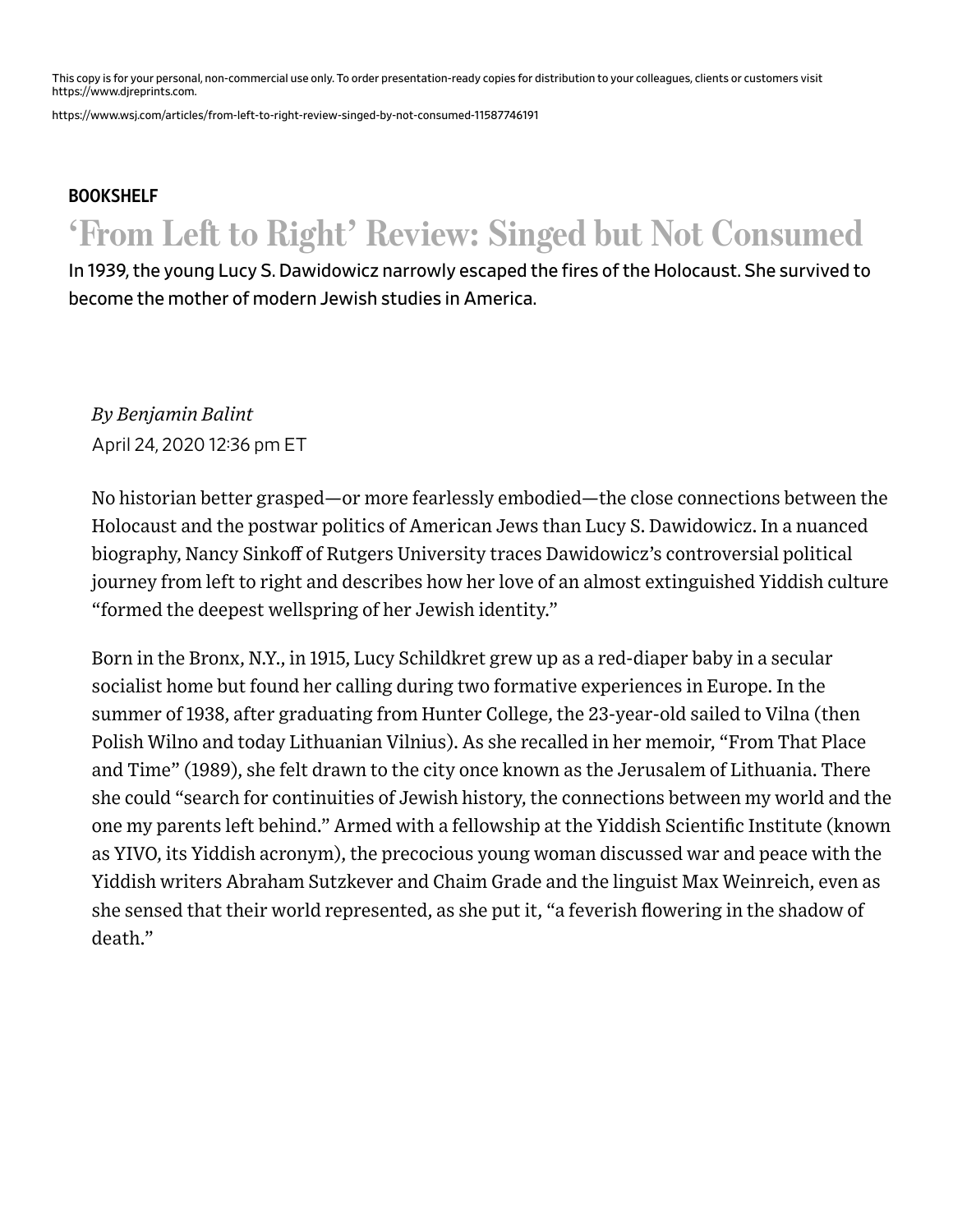

Lucy Schildkret at the YIVO library in 1938. PHOTO: WAYNE STATE UNIVERSITY PRESS

#### FROM LEFT TO RIGHT

By Nancy Sinko *Wayne State, 518 pages, \$34.99*

Days before the outbreak of war in September 1939, Dawidowicz fled. Her escape took her through Berlin, where she watched, as she later wrote, "an endless sea of soldiers and Nazi flags, with the equipage of war—cavalry, tanks, cannons—rising like heavy swells above the human tide." "Singed but not consumed by the fires of the Holocaust," Ms. Sinkoff writes, she returned to New York with a conviction that Jewish life, however beset by catastrophe, carries the seeds of its survival. During the war, she met a personification of sufficiency and survival in her future husband, Szymon Dawidowicz, a refugee from Warsaw whose daughter had been murdered in that city's ghetto uprising.

For 15 months in 1946 and 1947, Dawidowicz returned to Europe to work with survivors in displaced-persons camps in postwar Germany, thrusting her onto the front lines of postwar cultural restoration. At the Offenbach Archival Depot, near Frankfurt, a repository of millions of books pillaged at the direction of the Nazi ideologue Alfred Rosenberg, she examined more than 160,000 Yiddish and Hebrew volumes. She also salvaged the YIVO library (an incomparable collection of rare books, communal records and correspondence, among much else) and prepared it for shipment to New York. "When I came upon those YIVO books," she said, "I had a feeling akin to holiness, that I was touching something sacred." In Munich, she helped launch a Yiddish-language newspaper printed on the same press that had once been used to print the Völkischer Beobachter, an organ of the Nazi Party. Finally, she was dispatched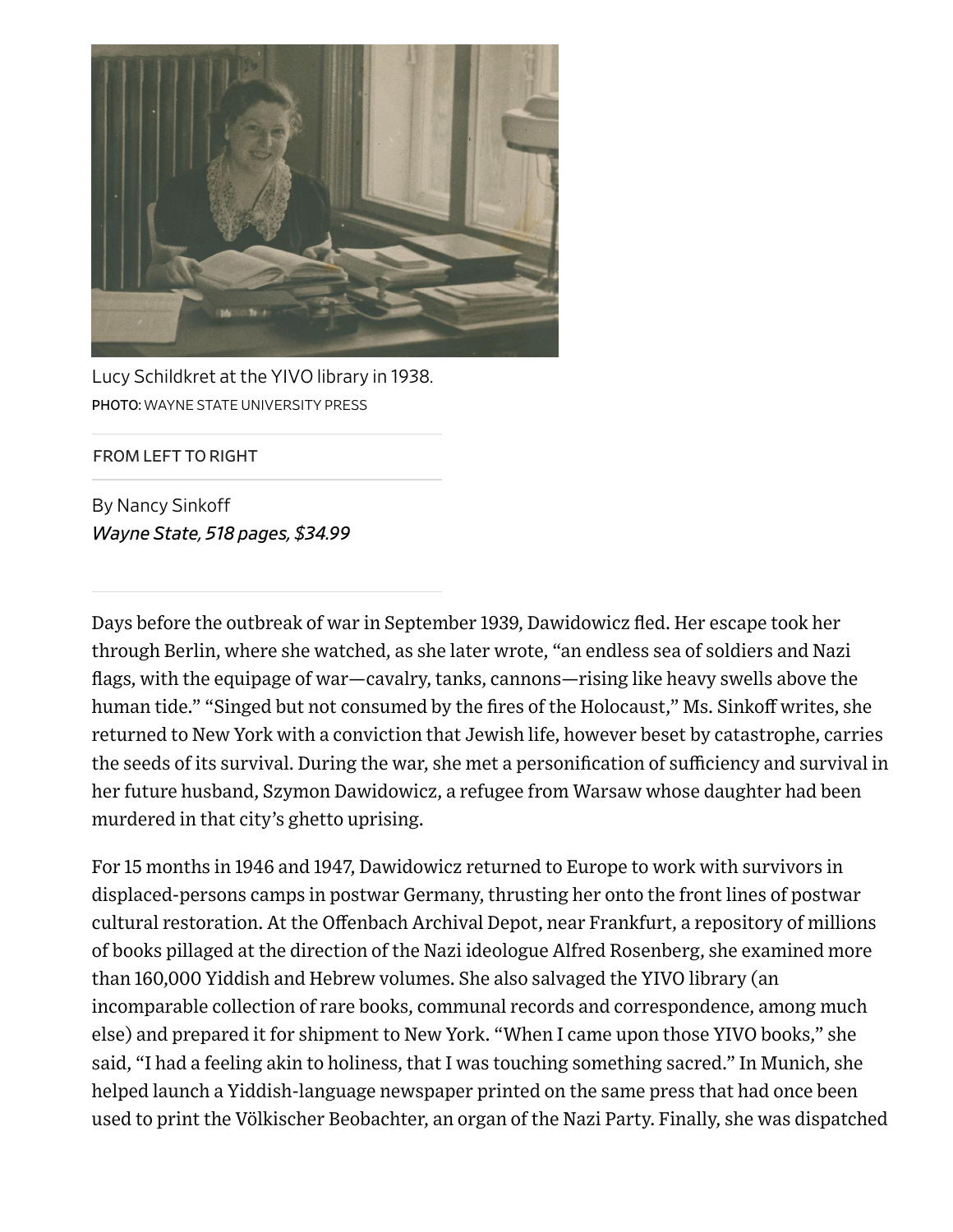to Hamburg to aid the 4,500 refugees disembarking from the SS Exodus, known as the Exodus 1947, a ship that the British had violently turned away in July 1947 from the shores of Palestine.



Enter your email states and the state of the state of the state of the state of the state of the state of the state of the state of the state of the state of the state of the state of the state of the state of the state of

On returning once more to New York, Dawidowicz served as a researcher for the Pulitzer Prizewinning author John Hersey, then writing a fictional account of the Warsaw ghetto uprising, "The Wall" (1950), and for the American Jewish Committee, where she worked through the 1950s and 1960s. There she wrote papers on Soviet anti-Semitism (one of which earned her a letter of thanks from FBI director J. Edgar Hoover), honed her polemical skills and met Norman Podhoretz, the editor of Commentary magazine, to which she would contribute some 50 articles.

An anticommunist liberal Democrat until the 1960s, Dawidowicz recoiled from the New Left activists who denounced Israel's self-defense against Arab armies bent on its annihilation in 1967, and she grew alarmed by emerging anti-Semitism among those she deemed "otherwise responsible activists and leaders in the civil rights movement." As she came to mistrust old affinities and alliances, Ms. Sinkoff writes, Dawidowicz "rejected the enshrinement of liberalism as an essential characteristic of being Jewish much earlier than the New York intellectuals did." In certain ways, Ms. Sinkoff proposes, "the men who would later become prominent neoconservatives were just catching up with her."

All the while, Dawidowicz had been negotiating a rapprochement with religious tradition. Secularists, she wrote, "have lived off the capital of traditional Judaism and have by now exhausted their patrimony." At the suggestion of the theologian Abraham Joshua Heschel, Dawidowicz gathered an anthology of first-person memoirs that gave voice to the vitality and variety of Jewish life in Eastern Europe from the late 18th century to the eve of cataclysm. "The Golden Tradition" (1967) debunked the myth that this culture had been fixed in "Fiddler on the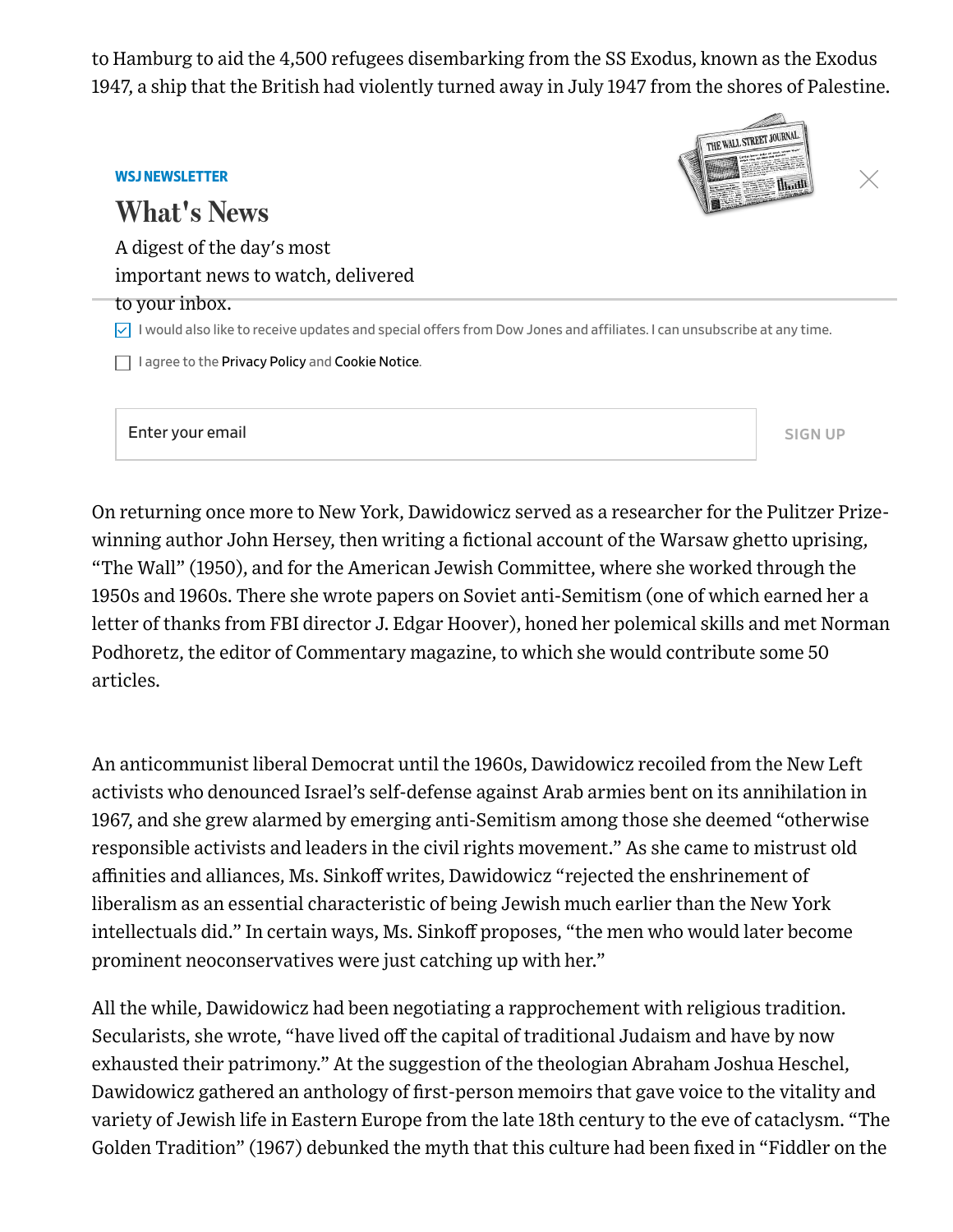Roof"-style piety and poverty. It also imbued American readers, Ms. Sinkoff remarks, "with a usable past through which they might create a Jewish future in a diaspora far removed from its East European Jewish heartland."

In 1970, Yeshiva University appointed Dawidowicz to the first chair in America devoted to Holocaust studies. The position allowed her to write a magisterial history of the crime that, in her view, would be "forever lodged in history's throat." If "The Golden Tradition" represented the "before" of her coming-of-age sojourn in Vilna, the ground-breaking study that made her famous—"The War Against the Jews, 1933-1945," published in 1975—represented the "after."

Where others had interpreted the genocide of the Jews more as a by-product of the impersonal machinery of Germany's war aims than a result of any special anti-Jewish animus, Dawidowicz understood what the Germans euphemistically called the "Final Solution" as an intentional part of Nazi racial ideology: an end in itself. "From the start," she argued, "the Nazis assigned primacy of place, in doctrine and in action, to make hatred of the Jews, with all its tragic consequences, a cardinal feature of the state's policy." She insisted, too, on the Nazis' unprecedented purposes in pursuit of that policy. "Since time immemorial," Dawidowicz wrote, "human beings have killed one another for spoils, land, or power, but never before had one people denied another people the fundamental right to live."

### Newsletter Sign-up

## Books

Be the first to find out what's new and what's good. Get the weekend book reviews before the weekend.

PREVIEW

As Ms. Sinkoff notes, Dawidowicz's books, informed by her unflinching attempts to comprehend the incomprehensible, "became central texts in shaping Holocaust consciousness among American Jews." Their influence owed as much to style as to substance. Despite the nearness of the tragedy, Dawidowicz employed an urgent, unsentimental prose that joins objectivity with compassion. "Personal commitments do not distort," she wrote, "but instead they enrich, historical writing."

Yet Ms. Sinkoff also notes "the wide gulf" between the scholarly opprobrium and public approbation of her work. Because she lacked a doctorate, some professional historians dismissed her as an amateur. Her book "The Holocaust and the Historians" (1981), a blunt exposé of the distortions and omissions of historians in their treatment of the subject, earned her no welcomes in that guild. Nor did her vocal support for President Ronald Reagan. Contrasting her with Hannah Arendt, the German-born political philosopher who emigrated to